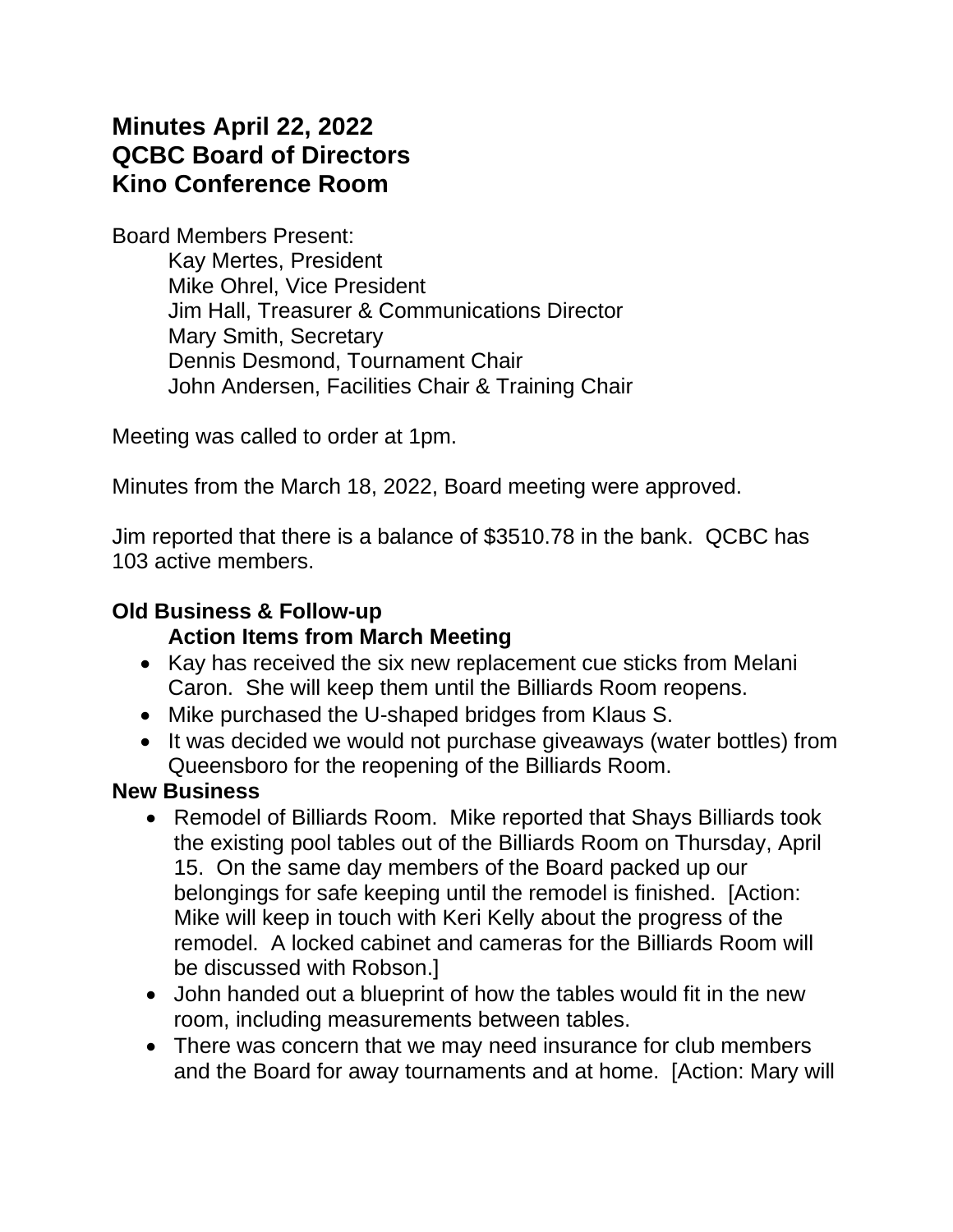reach out to a friend who can suggest an Attorney or Insurance accountant to provide guidance on this issue.]

- We will purchase no more than two break sticks (25-oz each) for the new Billiards Room.
- Mike suggested that we offer raffle items related to Pool at the reopening of the Billiards Room. He said we could offer 5-10 items (\$30 each) that would be under \$300. The Board agreed that this was a better idea than water bottles for all. [Action: All members of the Board would research items to purchase.]
- Jim is keeping the Google contact list of our members current. He said the Skedda list includes members and non-members. [Action: Jim will forward posts on our website; he will fine-tune this.]

## **Group Updates**

- These will be tabled until October when we reopen.
- Kay reported that the Ladies will continue to go to GVR once or twice a week.
- Dennis said that a tournament was being held tomorrow, Saturday, April 23, in Sun City, Oro Valley, and that four members were going. There is a tournament Monday, April 25, at Voyager, and again four people from QCBC will be playing. On May 14 the travelling team will be going to Saddlebrook. Dennis sends out an email to invite the members of the travelling team to attend. Determination of who goes depends on who responds and who is available. Dennis looks forward to October when we can continue to play and host tournaments with the seven resorts in Southern Arizona.
- Dennis has resigned from organizing in-house tournaments. [Action: Mike will take over in-house tournaments in October when we reopen.]

#### **Closed Items since last meeting**

• Reviewing the website for updates (Kay and Mike).

#### **Tabled Business**

- We will continue to use Skedda as our reservation system and will discuss in September whether we need to upgrade our service.
- All groups (M-W-F 8-ball, Couples play, and training) are on-hold until we reopen.
- Display cabinet and mounted monitors are still tabled until we reopen.